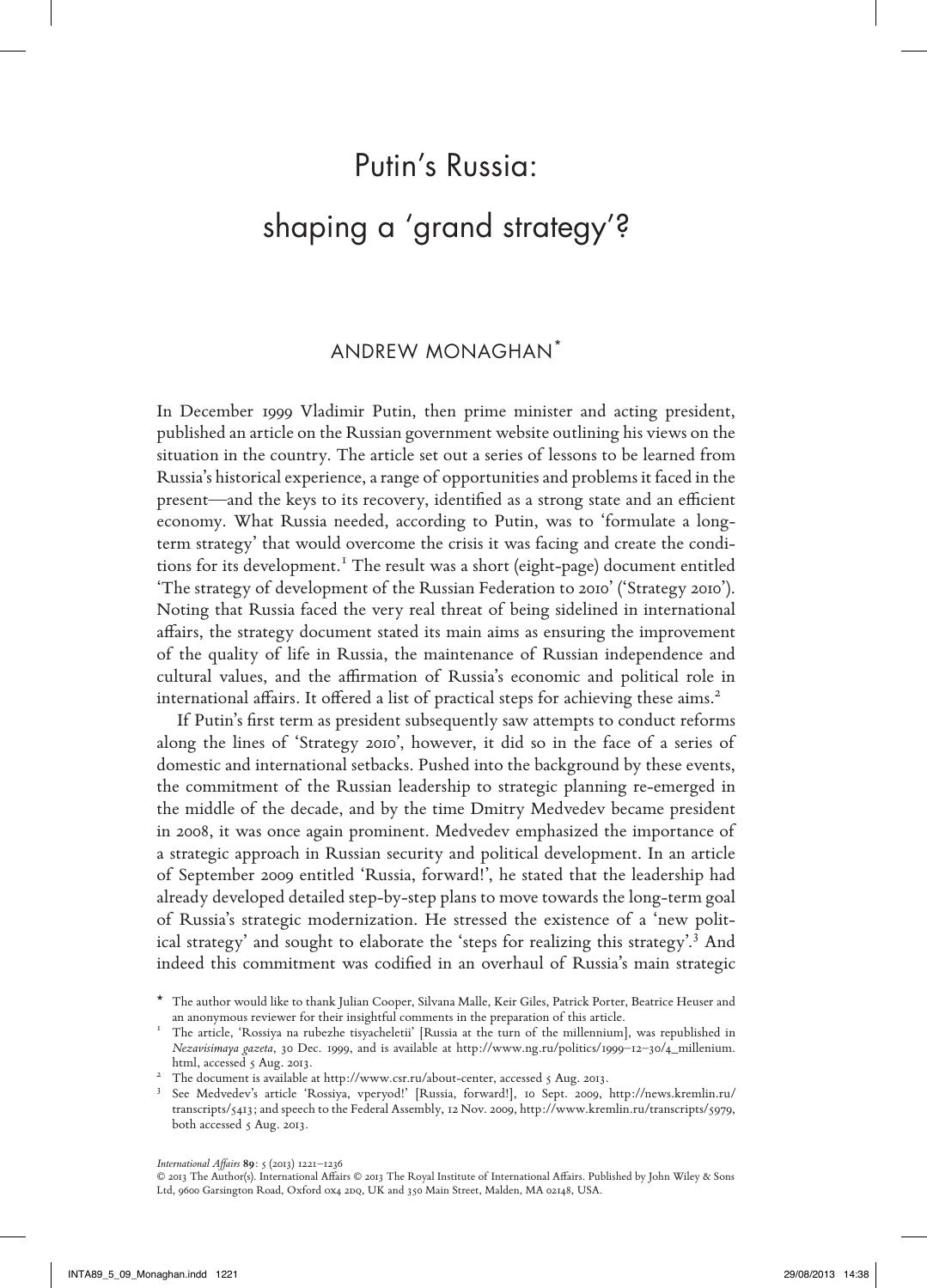documentation during Medvedev's presidency, resulting in a plethora of new or updated concepts, strategies and doctrines published between 2008 and 2010.

A refreshment of this overhaul has been under way since 2011. And with Putin's return to the presidency in 2012 came the publication of presidential orders which set out a series of goals to be achieved by 2018 or 2020. In January 2013, chairing an expanded government meeting, Putin stated that 'last year we outlined a strategy for our activities in the long term. We identified our priorities and targets . . . the work is already under way.'4 In the same month a draft new Defence Strategy was presented to Putin by the recently appointed Minister of Defence, Shoigu, and Chief of the General Staff, Gerasimov, $5$  and in February a new, updated Foreign Policy Concept was published.

This article explores this Russian commitment to strategic planning and asks whether the strategic overhaul and its refreshment equate to a Russian 'grand strategy'. The article is framed in two parts. It begins by sketching out the main threads of discussion about Russian strategy in the extant literature. In doing so, it seeks specifically to explore definitions of strategy, for the term is complex and contentious, and prone to use (and abuse) in a variety of ways in debates about Russia. The discussion here goes beyond a Russia-specific focus, therefore, to draw on a wider range of strategy-related literature. The second part of the article begins, albeit tentatively, to apply the definition thus arrived at to Moscow's strategic overhaul, first reflecting on the role of strategic planning and the crystallization of a planning team, and then turning to explore the implementation of the plans.

Given the potential scope of such an article, it is important to register two caveats at the outset. First, the study of strategy involves attempting to see all parts of the whole and how they relate to each other. Thus a full discussion of Russian strategy might involve exploration of a wide range of evolving, detailed issues—economic, military, social and political; but here we focus more on the process of strategy, rather than its content.<sup>6</sup> Similarly, while each of the documents published under the aegis of the strategic overhaul and its refreshment that Moscow has conducted is important, this article is explicitly not an exploration of their content, since each of them was expertly assessed at the time of publication.<sup>7</sup> The intention here is, rather, to provide a framework within which a more detailed debate about how Moscow is constructing a strategy can be developed; as a result, the main attention here is given to strategic planning and its implementation. The focus is on official

<sup>4</sup> 'Rasshirennoe zasedaniye pravitelstva' [Expanded session of the government], 31 Jan. 2013, http://www. kremlin.ru/news/17396, accessed 5 Aug. 2013.<br><sup>5</sup> 'Prezidentu predstavlen Plan oboroni Rossiiskoi Federatsii' [The President is presented with the Russian

Federation defence plan], 29 Jan. 2013, http://www.kremlin.ru/news/17385, accessed 5 Aug. 2013.<br><sup>6</sup> For a more detailed exploration of many of these issues, see Maria Lipman and Nikolay Petrov, eds, *Russia in*<br><sup>2020:</sup> *sc* 

<sup>&</sup>lt;sup>7</sup> Detailed reviews of these can be found in Julian Cooper, *Reviewing Russian strategic planning: the emergence of Strategy 2020* (Rome: NATO Defense College, 2012); Nazrin Mehdiyeva, *The three Ds: development, diversion and diversification. Reviewing Russia's Energy Strategy to 2030* (Rome: NDC, 2011); Keir Giles, *Russia's National Security Strategy to 2020* (Rome: NDC, 2009); Keir Giles, *The Military Doctrine of the Russian Federation 2010* (Rome: NDC, 2010), all at http://www.ndc.nato.int/research/series.php?icode=9, accessed 5 Aug. 2013. For another approach, see Marcel de Haas, *Russia's foreign security policy in the 21st century* (Abingdon: Routledge, 2010).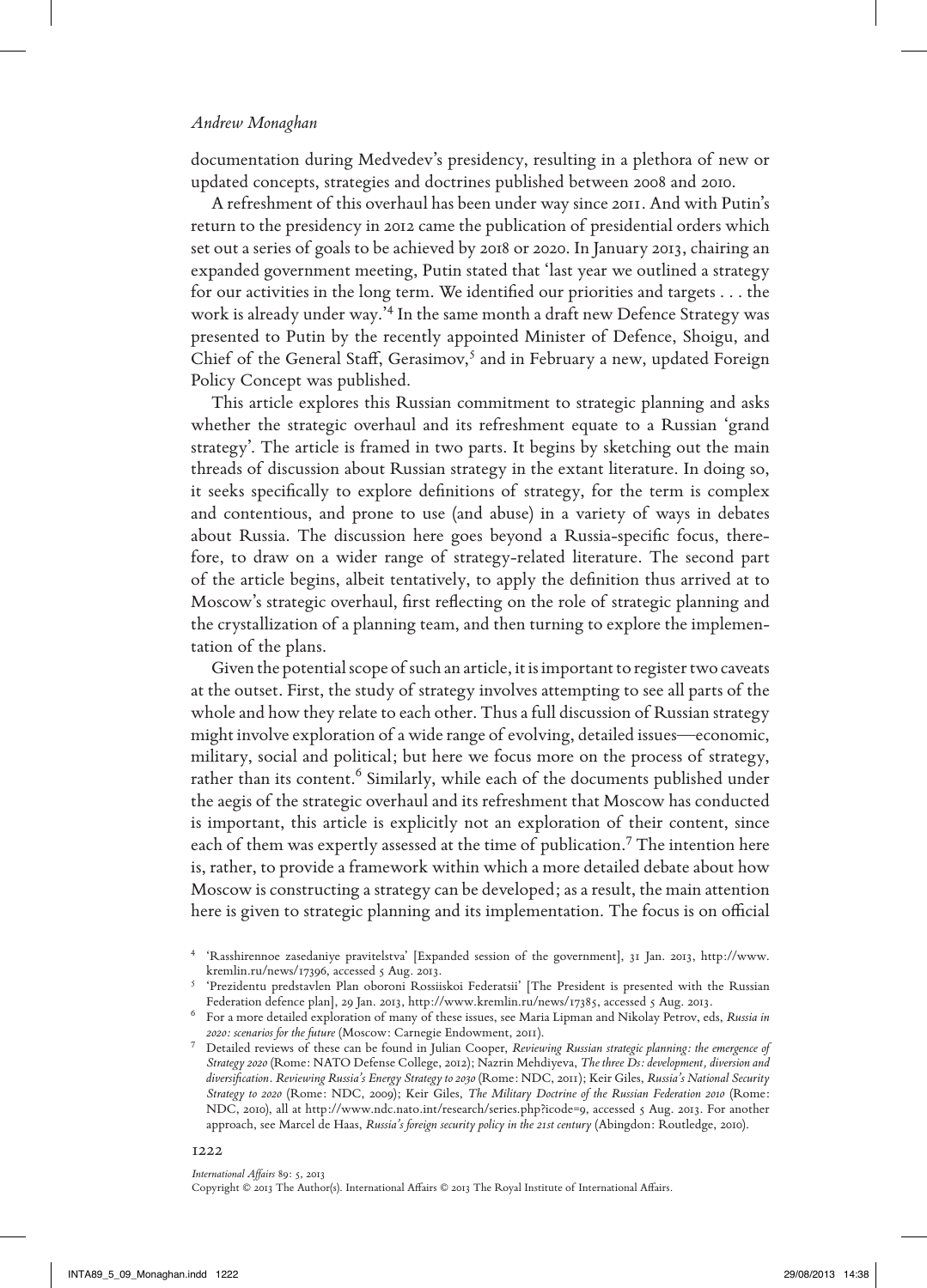## *Putin's Russia: shaping a 'grand strategy'?*

policy as reflected in the process of planning within formal institutions, and we do not here engage with questions of informal politics and networks, important though they are: these have been addressed in depth elsewhere.<sup>8</sup> There are limits, moreover, even on this more narrow focus, given the level of secrecy surrounding planning—some important elements of strategic planning are classified, in view of their relation to national security—and the obscurity of some decision-making processes.<sup>9</sup>

Second, a debate about strategy can serve as a framework for assessing coherence in Russian behaviour, provide a foundation for more effectively contextualizing specific Russian policies and relationships, and contribute to a wider range of academic and public policy debates. These debates may be specifically about Russia, considering for instance whether Russia is a 'revisionist state', or change and continuity—and thus predictability?—in Russian policy; or they may be framed in broader, more comparative terms, considering for example whether authoritarian states are better at strategy than democratic states. Although such questions may offer fertile ground for further research, they are not the focus here: it is not the purpose of the article, for instance, to explore whether there is something uniquely Russian about this strategic overhaul, or whether it can be compared to Kazakhstan's 'Strategy 2050', for instance, or with western strategies; nor is it to explore whether Russia is an authoritarian state.

# Defining (Russian) strategy

Assessments of Russian strategy have taken four main forms. The first could be called a philosophical approach, relating to 'geostrategy' and Moscow's geostrategic interests. This draws on historical traditions of thinking based on geographical, ideological and global visions advanced by Slavophile thinkers such as Nikolai Danilevsky. The main tenets of this approach are that Russia is a 'heartland' state, a bridge between emerging markets; and that its specific conditions determine a specific kind of politics, its vast, underpopulated territory and permanent threat of invasion generating the need for a strong central authority. This approach points to the importance of Eurasia as one of the international centres of power in a multipolar world.<sup>10</sup> This understanding, although interesting and the subject of much work, and despite possible relevance to the Eurasian agenda that the

<sup>8</sup> See e.g. Richard Sakwa, *The crisis of Russian democracy: the dual state, factionalism and the Medvedev succession* (Cambridge: Cambridge University Press, 2011); Alena Ledeneva, *Can Russia modernise? Sistema, power networks* 

*and informal governance* (Cambridge: Cambridge University Press, 2013). <sup>9</sup> For example, the Security Strategy and Military Doctrine both have classified addenda, and the order 'On the foundations of strategic planning' is also classified. Occasionally these veils of secrecy are temporarily lifted, as in the apparently accidental—and temporary—publication online of the classified order on strategic planning.<br>See Cooper, Reviewing Russian strategic planning, p. 4.

<sup>&</sup>lt;sup>10</sup> Alexander Dugin is a prominent contemporary exponent of this approach. See e.g. his *Osnovi geopolitiki*: *geopoliticheskoe budushchee Rossii* [Fundamentals of politics: the future of Russia's geopolitical foundations] (Moscow: Arktogeia, 1997). For further discussion of this approach, see Dmitri Savin, *Geopolitika i mezhdunarodniye otnoshenia* [Geopolitics and international relations] (Moscow: Moscow University, 2012); John Le Donne, *The grand strategy of the Russian Empire, 1650–1831* (Oxford: Oxford University Press, 2004); Irina Isakova, *Russian governance in the twenty first century: geo-strategy, geo-politics and governance* (London: Frank Cass, 2005).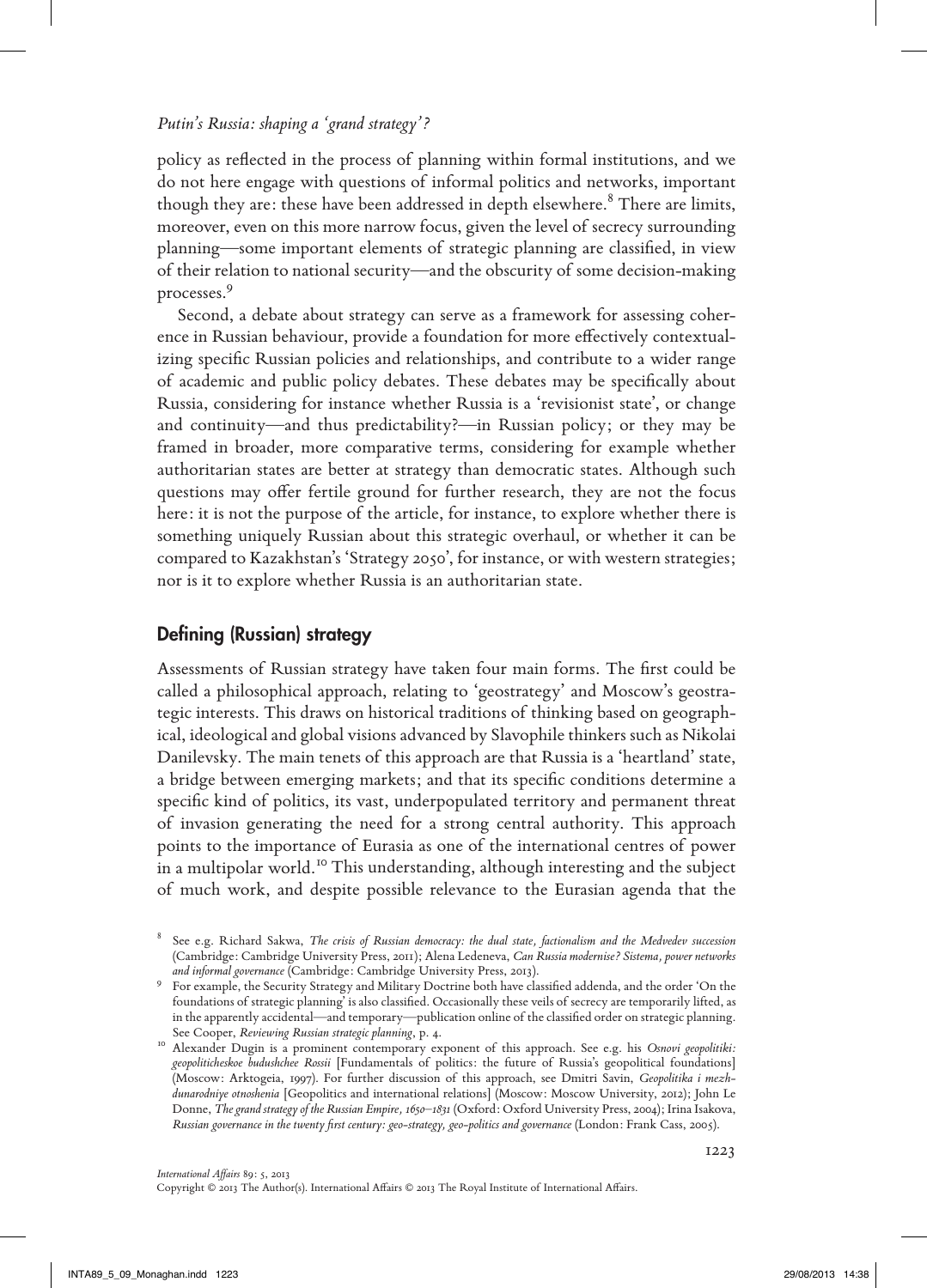Russian leadership is pursuing, does not help us unpack the process of Moscow's strategic overhaul, and so is not the approach adopted here.

A second form is more theoretical, using the methodology of 'strategic culture' to explore Russian strategic thinking. This approach suggests that historical experiences shape a political culture that in turn determines strategic choices, and ties national decision-making to a state's traditions and perceptions of itself in history. This approach was first developed to understand the USSR, and retains analytical popularity not least because Russian leaders often refer to Russian history and culture, and Russian strategic thinkers explicitly draw on a rich and sophisticated body of thought grounded in both Russian and Soviet political and security thinking and experience.<sup>11</sup> Further examination of this interesting framework would require deeper study of the specific ideas and arguments involved, exploring their methodological complexities, as well as of the exceptions and inconsistencies in any idea of a single Russian strategic culture.<sup>12</sup> This would draw us away from our main theme of unpacking the strategic overhaul, however; so, again, it is not the approach adopted here.

Closer to the present intention is a third form, which looks more at the development of plans and their implementation. However, this approach—which chimes with the understanding of strategy preferred by some in the West—has a more limited, military focus.<sup>13</sup> Russian-language definitions of strategy have tended towards terms more closely related to a Clausewitzian understanding of strategy: the military art that determines the principles of and preparation for war and its conduct. Indeed, Peter Vigor emphasized the long and deep influence of Clausewitz in Soviet military thought.14 And this part of the picture is reflected in, for instance, the defence white paper of 2003, the Military Doctrine of 2010 and the Defence Strategy of 2013.

This definition is, however, too restrictive. Andrei Kokoshin, a prominent Russian strategic thinker, has suggested that *strategiya* in the Soviet/Russian context did not just mean military strategy, but encompassed more global connotations, reflecting the attainment of the state's wider aims by whatever means are considered most expedient.<sup>15</sup> Senior Russian thinkers and officials also suggest that over the last ten to fifteen years the meaning has expanded to cover a wider range of issues, including not just military but also economic and political matters.

<sup>&</sup>lt;sup>11</sup> See e.g. Jack Snyder, *The Soviet strategic culture: implications for limited nuclear operations*, R-2154-AF (Santa Monica, CA: RAND Corporation, Sept. 1977); Ben Lombardi, *Strategic assessment—Russia: strategic culture and foreign policy* (Ottawa: Defence R&D Canada, April 2009); Henrikki Heikka, *The evolution of Russian grand* 

<sup>&</sup>lt;sup>12</sup> For some of the complexities inherent in a 'strategic culture' approach, see Alastair Johnston, *Cultural realism*: *strategic culture and grand strategy in Chinese history* (Princeton, NJ: Princeton University Press, 1995). For a critique of strategic culture in the Russian context, see William Fuller, *Strategy and power in Russia, 1600–1914* (New York: Free Press, 1992). <sup>13</sup> Alexander Svechin, *Strategy* (Minneapolis: East View, 1992); V. Zolotarev, ed., *Istoriya voennoi strategii Rossii*

<sup>[</sup>The history of Russia's military strategy] (Moscow: Kuchkovo Pole Poligrafresursi, 2000); Condoleezza Rice, 'The evolution of Soviet grand strategy', in Paul Kennedy, ed., *Grand strategies in war and peace* (London: Yale University Press, 1991); Jennifer Mathers, 'Déjà vu: familiar trends in Russian strategic thought', *Contemporary*  Security Policy 16: 3, 1995, pp. 380–95. Also see Fuller, *Strategy and power*.<br><sup>14</sup> Peter Vigor, *The Soviet view of war, peace and neutrality* (London: Routledge and Kegan Paul, 1975), pp. 89–96.<br><sup>15</sup> Andrei Kokoshin, *S*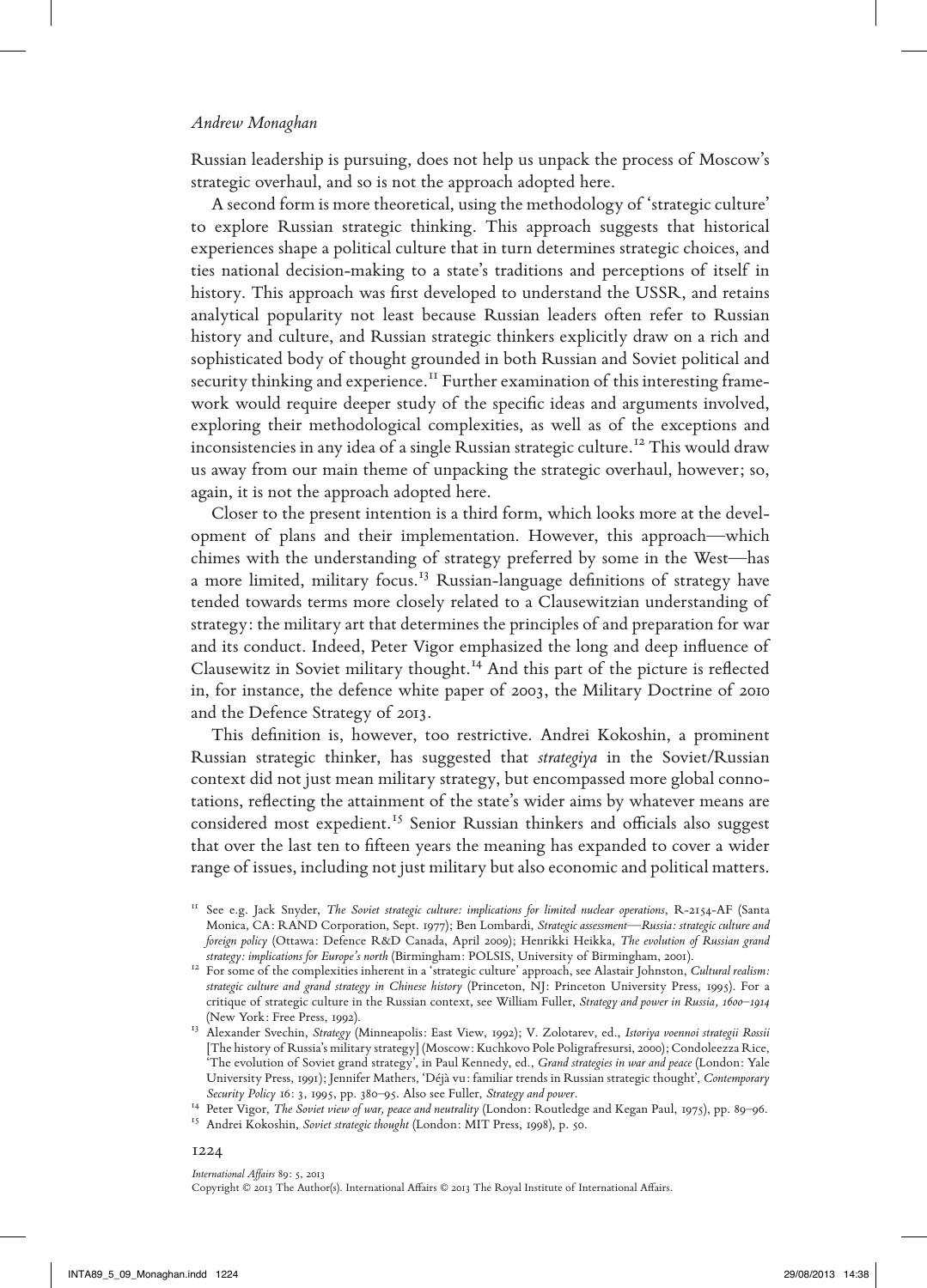This wider definition brings us closer to what can be understood in the West as 'grand strategy', a concept that emerged in the mid-twentieth century; and it is this fourth form that will provide the focus for the remainder of this article.

Across those—surprisingly few—contributions to the literature that have adopted this 'grand strategy' approach, there is little consensus. Commentators can be broadly sorted into two groups, critics and sceptics.<sup>16</sup> For some of the former, particularly those who emphasize the KGB credentials of the Russian leadership, it is almost axiomatic that the Kremlin has a 'strategy'—not least since one of the earliest definitions of the term alludes to a 'strategem', a ruse or trick to deceive an opponent. Other critics, with a similar propensity for echoing Cold War era concerns about Soviet expansionism, assert the existence of an aggressive and expansive strategy, exemplified by Russian moves in foreign or energy policy, and the Russo-Georgian war of 2008.<sup>17</sup> Such views have gained particular traction with both the rise in strategic dissonance between Russia and the West since 2003 and the concern among some western observers of Russia that Vladimir Putin seeks to re-establish some form of empire. Critics tend to assume a central Russian strategy, and emphasize it by matching lists of perceived Russian strengths against western weaknesses.

The sceptics, on the other hand, doubt Moscow's ability to design a coherent strategy; indeed, some draw on Russian history to suggest a tradition of 'antistrategy'. Inherent Russian 'advantages' such as numerical mass, or geographic or climatic conditions, have meant that Russian leaders have not had to develop coherent strategic plans, they argue.<sup>18</sup> Others have gone further, pointing to a traditional 'Tolstoyan rejection' of strategy: strategic planning was futile, since the role of luck was too great, and the Russian leadership had too little control over events. Russian 'strategy', therefore, was merely tantamount to a combination of improvisation and accident, bolstered by a celebration of the moral strength and patriotism of ordinary Russians.<sup>19</sup>

Contemporary, post-Soviet-era sceptics point to a number of factors that prevent Russia espousing a strategy. Some argue that the personal interests of the leadership are given priority over those of the state;<sup>20</sup> others suggest a blend of habit, opportunism and arbitrariness in decision-making.<sup>21</sup> Others emphasize the difficulty of conducting top-down reform in a political system that is beset by informal networks and dysfunctional governance,<sup>22</sup> and still others emphasize the

<sup>&</sup>lt;sup>16</sup> Here we are not discussing the misuse of the term 'grand strategy' in its application to single, specific subjects, such as Putin's 'grand strategy' against domestic opposition, or towards Georgia or Ukraine. One observer, for instance, has suggested that Putin's grand strategy is to 'roll back democracy': Michael McFaul, 'The grand strategy of Vladimir Putin', *Hoover Digest*, no. 1, 30 Jan. 2004, http://www.hoover.org/publications/hoover-

digest/article/7634, accessed 5 Aug. 2013. McFaul is now US Ambassador to Russia.  $^{17}$  See e.g. John Lewis Gaddis, 'What is grand strategy?', keynote address to symposium on 'International security in a new era of crisis', Princeton University, 30 April 2009, http://www.youtube.com/watch?v= smTNH2Pe9IQ, accessed 5 Aug. 2013.<br><sup>18</sup> See Edward Luttwak, *The grand strategy of the Soviet Union* (London: Weidenfeld & Nicolson, 1983), p. 15.<br><sup>19</sup> John Moran, 'Back to the future? Tolstoy and post communist Russian mi

Military Studies 12: 4, Dec. 1999, p. 65.<br><sup>20</sup> Author's correspondence with Peter Reddaway, April 2013.<br><sup>21</sup> James Sherr, *Hard diplomacy and soft coercion: Russia's influence abroad* (London: Chatham House, 2013), ch. 1.<br>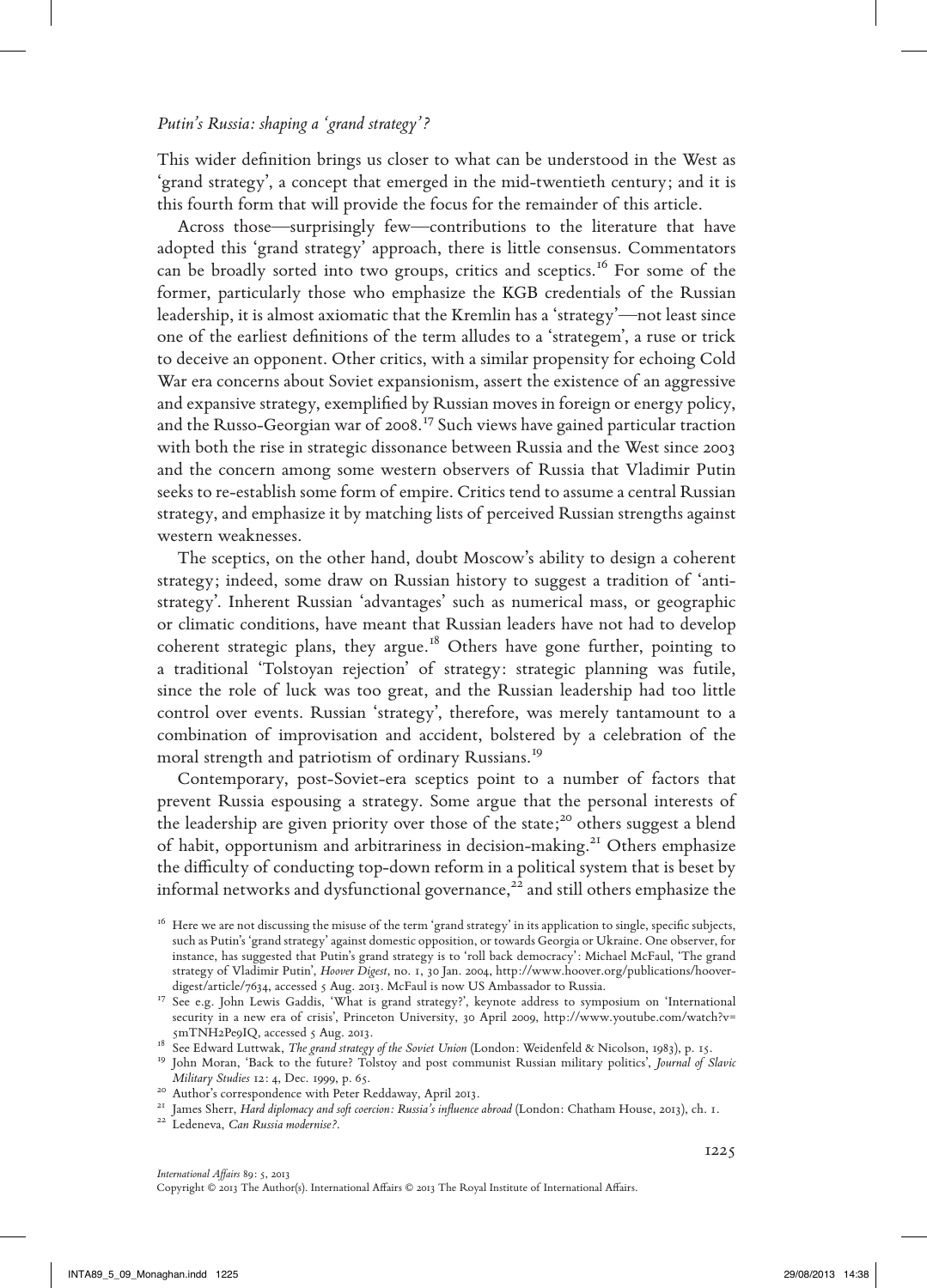negative impact of intra-elite conflict. All these factors give rise to inconsistent and uncoordinated policies that, together, result in tactical, short-term thinking and action, either preventing or undermining coordinated long-term strategic approaches.<sup>23</sup> Celeste Wallander vividly sums up the views of these sceptics by stating that 'Russian grand strategy is neither grand, nor strategic, nor sustainable'.<sup>24</sup>

The views of critics and sceptics have important echoes throughout contemporary commentary on Russia, and make many relevant points about Russian politics. Yet these historical and contemporary views of Russian strategy can also be misleading, and they rarely seek to come to grips with the main tenets of grand strategy. Instead, they reveal myths and oversimplifications, and assumptions of Russia as a monolithic 'black box'. They also emphasize a more polemical argument: as Andrei Tsygankov, who asserts that there is a Russian grand strategy, has suggested, both camps are wrong: the alarmists misrepresent the aggressiveness of Russian strategy while the sceptics overplay Russian weakness.<sup>25</sup>

Strategic planning has a long history in Russia. Historians such as Dominic Lieven and John Le Donne, for instance, discount the historical 'Tolstoyan' rejection of strategy as a myth, arguing that, on the contrary, Russian policy was intelligently conceived and executed with consistent purpose, and carried out by competent officials.26 Some observers of the Soviet Union took a similar line. Malcolm Mackintosh, for instance, suggested that Soviet foreign policy appeared to have been a 'planned initiative in its own right [and could] justly be described as an example of the strategy and tactics of a Soviet Government acting unfettered and unhindered'.<sup>27</sup> Indeed, as Julian Cooper has pointed out, strategic planning was central to Soviet management, in which considerable administrative effort, time and resources were given to the formulation of these plans and their implementation. Although this system unravelled with the collapse of the USSR, Cooper argues that strategic planning remained an important aspect of state work in the 1990s, and that many of those currently in senior positions in Russia are familiar with the theory and practice of such methods. $28$  Others, too, emphasize Putin's focus on strategic planning, and his role as mission- and goal-setter.<sup>29</sup>

To pursue this line of argument, it is necessary to work further on definition. The concept of strategy has evolved considerably from its more technical or limited origins. As noted above, since the mid-twentieth century understanding of the term has moved beyond the focus on military strategy towards 'grand strategy', which refers to the art of bringing together and using all the resources

<sup>&</sup>lt;sup>23</sup> See discussion in Heikka, *The evolution of Russian grand strategy*.<br><sup>24</sup> Celeste Wallander, 'Domestic sources of Russia's less-than-grand-strategy', in Ashley Tellis and Michael Wills, eds, *Strategic Asia 2007–2008: domestic politics, change and grand strategy* (Washington DC: National Bureau

of Asian Research, 2007), p. 140. <sup>25</sup> See Andrei Tsygankov, 'Preserving influence in a changing world: Russia's grand strategy', *Problems of Post-*

<sup>&</sup>lt;sup>26</sup> Dominic Lieven, *Russia against Napoleon: the battle for Europe, 1807–1814* (London: Allen Lane, 2009), pp. 6–15;<br>Le Donne, *The grand strategy of the Russian Empire*.

<sup>&</sup>lt;sup>27</sup> J. Malcolm Mackintosh, *Strategy and tactics of Soviet foreign policy* (London: Oxford University Press, 1963), p. 17.<br><sup>28</sup> Cooper, *Reviewing Russian strategic planning*, pp. 1–2.<br><sup>29</sup> Fiona Hill and Clifford Gaddy,

<sup>2013),</sup> esp. ch. 9.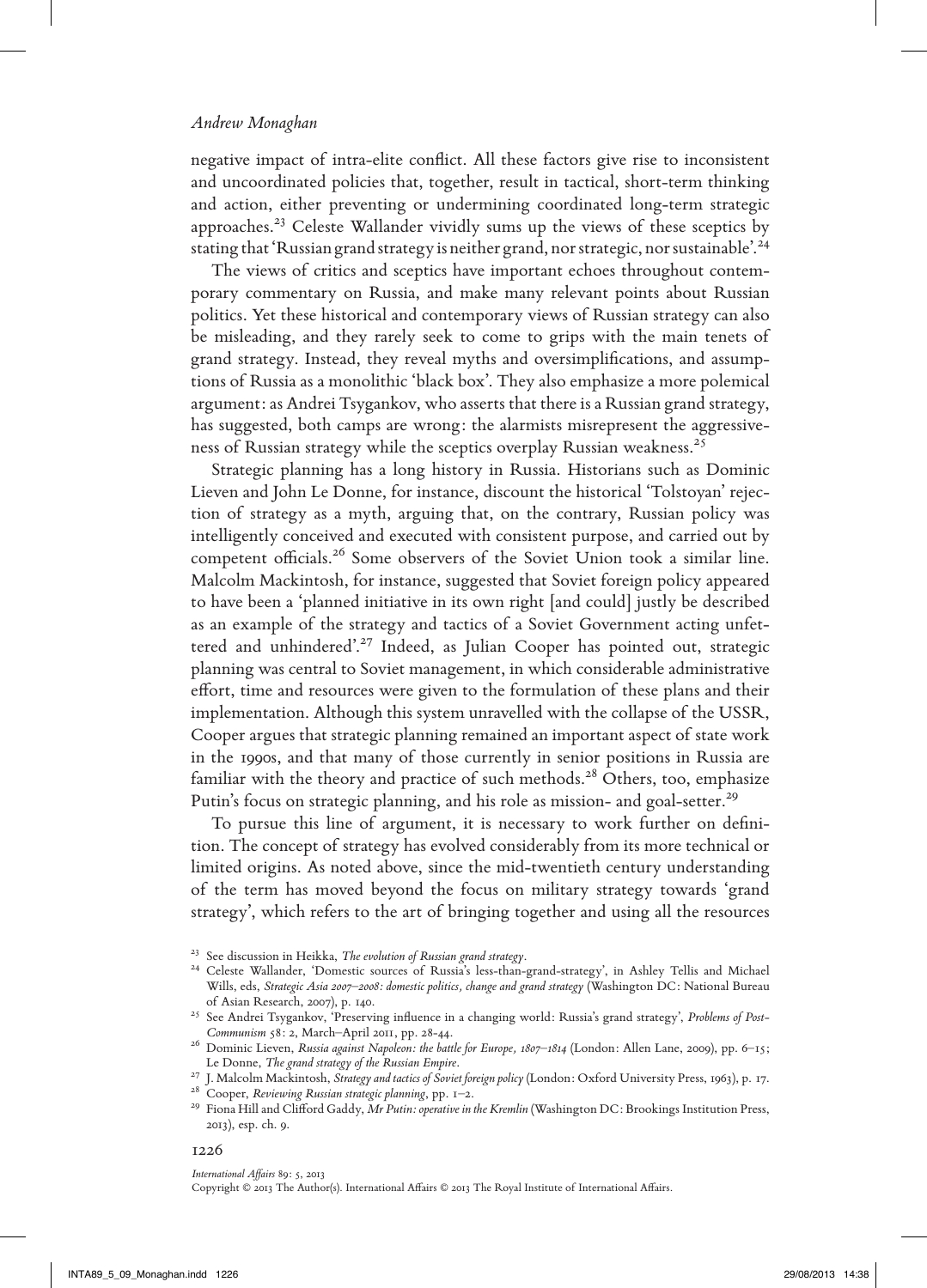of a nation to promote the vital interests of the state, including securing it against enemies real or presumed. It is thus about the relationship between political ends and military, economic, political and cultural means—the 'art of creating power'.30

But this needs to be unpacked and shaped further. Three related points are worth emphasizing. First, the definition set out above gives prominence both to the formulation of a clear vision of the interests of the state and to the practical tasks of coordination and deployment of resources to those ends. Strategy is the combination and sum of the formulation of plans in theory *and* their implementation in practice.

Second, if strategy is the formulation and implementation of plans, clearly it cannot be understood without reference to those people and institutions who formulate and implement it. Strategy entails the careful coordination and balance of the various interests of these actors—conducting the orchestra rather than playing the individual instruments. This includes matching a degree of political flexibility—to reconcile and satisfy divergent internal interests and retain overall adaptability—with more specific clarity for the implementers. Related to this is the role of the different parts of the bureaucracy, which must be able effectively to coordinate their activities and share information: internal struggles between departments over policy can consume so much time and attention that the overall context becomes secondary.31

Strategy is often understood as the preparation of plans with a view to the long-term horizon. While this has merit in terms of attempting, as Churchill phrased it, 'to foresee the outlines of the future and be prepared to deal with it',  $3<sup>2</sup>$ and some relevance given Moscow's focus on 2020 and beyond, alone it is insufficient as a basis for understanding strategy. The third point, therefore, is that strategy is also a process of dialogue with a changing context and of constant adaptation to evolving conditions and circumstances in a world in which chance, uncertainty and ambiguity dominate, not least in respect of the actions, intentions and purposes of other actors. Leaders must both plan for a long-term context that has not yet happened and is shrouded in 'fog' that prevents clear vision, and deal with the impact of 'friction' that occurs as a result of the changing context serving to warp initial formulations even as those plans are implemented. Strategy is therefore on the one hand a view of the longer term and on the other a dialogue with the present and immediate future, and it is rarely successful if it shows no adaptability. It thus represents a creative element in the generation and exercise of power and implementation of policy.33

<sup>&</sup>lt;sup>30</sup> There is an ongoing debate about defining strategy. For a useful overview of the various definitions and changing understandings of strategy, on which this passage draws, see Beatrice Heuser, *The evolution of strategy: thinking war from antiquity to the present* (Cambridge: Cambridge University Press, 2010); Hew Strachan, 'The

lost meaning of strategy', *Survival 47*: 3, 2005, pp. 33–54.<br><sup>31</sup> See Edward Meade Earl, ed., *Makers of modern strategy: military thought from Machiavelli to Hitler* (Princeton, NJ: Princeton University Press, 1948); Richard Betts, 'The trouble with strategy', *Joint Forces Quarterly*, Autumn/ Winter 2001–2, p. 25; Williamson Murray, MacGregor Knox and Alvin Bernstein, eds, *The making of strategy:* 

*rulers, states and war* (Cambridge: Cambridge University Press, 1994), pp. 19–21. <sup>32</sup> Cited in Peter Paret, ed., *Makers of modern strategy: from Machiavelli to the nuclear age* (Oxford: Clarendon Press,

<sup>1998),</sup> p. 503. <sup>33</sup> Lawrence Freedman, ed., *Strategic coercion: concepts and cases* (London: Oxford University Press, 1998), p. 15;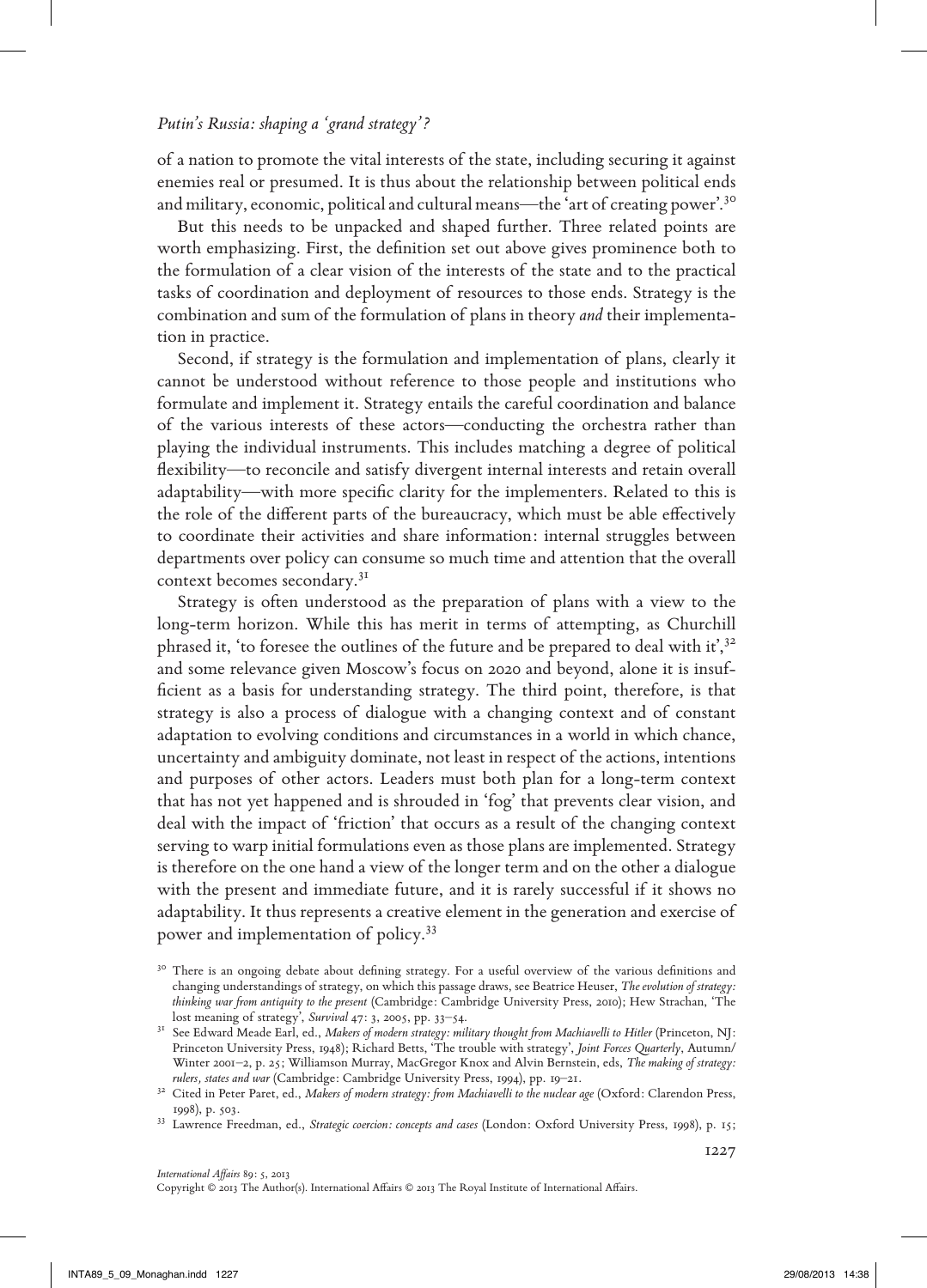As we turn to Moscow's strategic overhaul, then, we do so with a definition of grand strategy as both the shaping of a clear and coherent vision that coordinates the necessary appropriate personnel and resources, and the process of implementing that vision in an evolving context to create power.

## Moscow's strategic overhaul

In an illuminating book published in 2007, Andrei Kokoshin, formerly a deputy defence minister and secretary of the Russian Security Council and now a parliamentarian and one of Russia's most prominent strategic thinkers, wrote that 'the application of strategic planning means a significantly higher level of governance than governance based on reacting to immediate situations'. Putin's directive to create a state system of strategic planning in Russia, he argued, is 'fully justified'. Strategic planning (in different spheres) is one of the mechanisms for a *strategy of development of the country*, which is one of the most important current problems facing Russia. 'The advancing of this kind of strategy has a political-mobilisation function,' he continued, for which a whole new semantic basis should be created, in which the foundations and central ideas are conceptualized.34

The book is an important representation of the moment in time, conceptualized and written in the wake of the major terrorist attacks in Moscow, the 'colour revolutions' in Georgia and Ukraine, and a deteriorating relationship with the West on the one hand, and domestic political difficulties, including the failure of social reforms, on the other. The strategic documents written in 1999 and 2000 were, as a result, out of date and did not correspond to the changing international and domestic context. Consequently, initial planning for the development of new documents was commissioned.

If the need to update the hierarchy of strategic documents was clear, at the same time the need for a more systematic approach to strategic planning was recognized. At one of the meetings of the State Council held in July 2006 it became clear that the federal centre had no legal basis for a comprehensive strategy or programmes.<sup>35</sup> Subsequently, in 2009, a classified order 'On the foundations of strategic planning' was issued, which framed strategic planning as the determination of the directions and means of achieving the strategic goals of the stable development of Russia and providing for national security. As Cooper notes, strategic planning represents the 'elaboration and implementation of concepts, doctrines, strategies, programmes and projects for the stable development of Russia', and it reflects an

Murray et al., eds, *The making of strategy*, p. 1; Michael Handel, ed., *Masters of war: classical strategic thought*, 3rd rev. and expanded edn (London: Frank Cass, 2001), p. 50. <sup>34</sup> Andrei Kokoshin, *O strategicheskom planirovanii v politike* [On strategic planning in politics] (Moscow: URSS,

<sup>2007),</sup> pp. 8–10. <sup>35</sup> Cooper, *Reviewing Russian strategic planning*, p. 4; 'Zasedanie Gosudarstvennovo soveta "O mekhanizme

vzaimodeistviya federalnikh i regionalnikh organov ispolnitelnoi vlasti pri razrabotke programm kompleksnovo sotsialno-ekonomicheskovo razvitiya regionov"' [The State Council's session 'on the mechanisms of interaction between federal and regional authorities in the development of programmes for the integrated socio-economic development of regions'], Meeting of the State Council, 21 July 2006, http:// archive.kremlin.ru/text/appears2/2006/07/21/109663.shtml, accessed 5 Aug. 2013.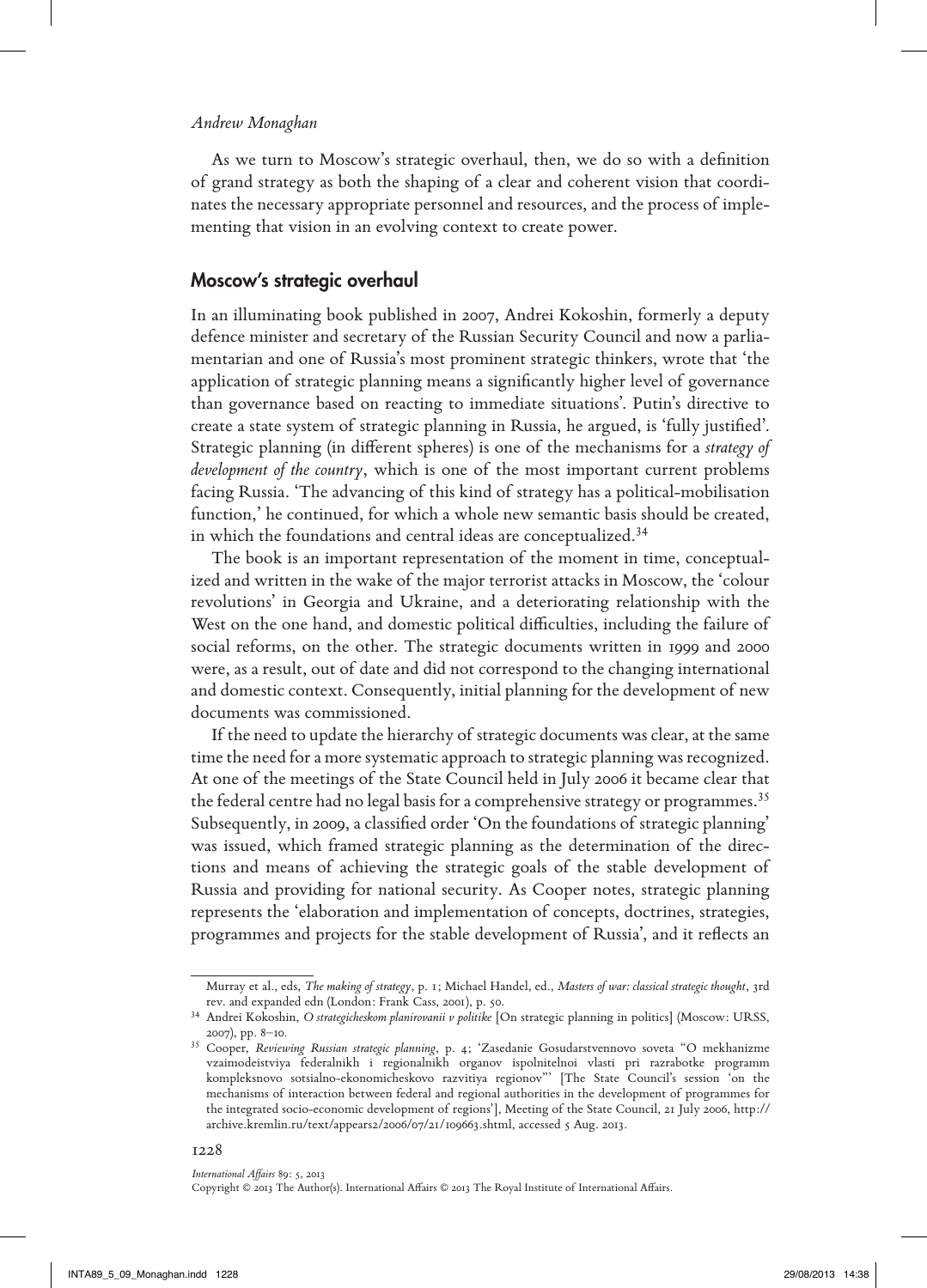understanding of a dynamic process of foreseeing and responding to developments likely to impinge on Russian society.<sup>36</sup>

Two other important aspects of the concept are elaborated in the document. The first is the time-frame. Strategic planning is laid out in stages: a short term of three to five years, a medium term of five to ten years and a long term of ten to 20 years. The second is the delineation of the powers of the organs of the state and the coordination of their activities, which draws our attention to the attempt to establish a more coherent strategic planning architecture. While the president and the presidential administration are at the summit of the planning architecture, what is noteworthy is the increased role of the Security Council (SC). Chaired by the president, the SC is an organization that has risen in importance during Putin's leadership and has become a reservoir of experience and authority, particularly since the appointment in 2008 of Nikolai Patrushev, a career KGB officer and previously director of the Federal Security Service (FSB), as its secretary.<sup>37</sup> The order sets out the SC's role in coordinating strategic planning and expert preparation of concept, doctrine, strategy, programmes and projects in the areas of domestic and foreign policy. As president, Dmitry Medvedev subsequently reinforced this document in May 2011 with a further order that granted the SC powers going beyond forecasting and assessing threats and allowing it in theory a role in the implementation of plans. This document states that the SC 'forms the main directions of state domestic and foreign policy'.38 So, from a purely consultative body harvesting expert advice from across government, the SC has become a policy-forming body. As a result of this drawn-out process, Russian officials have suggested, the role of the SC has crystallized, and it has become a more serious, coherent organ; its powers are more streamlined and defined in an orderly way.<sup>39</sup>

A range of other organizations have also been involved in contributing to relevant aspects of strategic planning. The Ministry for Economic Development is tasked with elaborating economic plans, for instance, and military, security and intelligence organs with contributing to the Military Doctrine. The preparation of the Energy Strategy to 2030 was created by a select group of specialists under the supervision of Deputy Energy Minister Anatoly Yanovsky, a highly qualified, experienced and senior figure in the Russian energy sector, who had contributed to the Energy Strategy to 2020.<sup>40</sup> The Russian Academy of Sciences and the Higher School of Economics have also contributed to planning and preparation, as have a number of think-tanks and other institutes.

The result of this focus on strategic planning was a cascade of documents published between 2008 and 2010, framed as strategies, concepts and doctrines that sought to address a wide range of different aspects of life in Russia. Foremost

<sup>36</sup> 'Ob osnovakh strategicheskovo planirovaniya v Rossiiskoi Federatsii' [On the foundations of strategic planning in the Russian Federation], presidential decree no. 326, 12 May 2009; Cooper, *Reviewing Russian* 

<sup>&</sup>lt;sup>37</sup> The website of the Security Council is http://www.scrf.gov.ru/, accessed 5 Aug. 2013.<br><sup>38</sup> 'On matters concerning the Security Council of the Russian Federation', presidential decree no. 590, 6 May 2011. The author is grateful to Keir Giles for this point. <sup>39</sup> Interviews with Russian officials, spring and summer 2013. <sup>40</sup> Mehdiyeva, *The three Ds*, p. 3.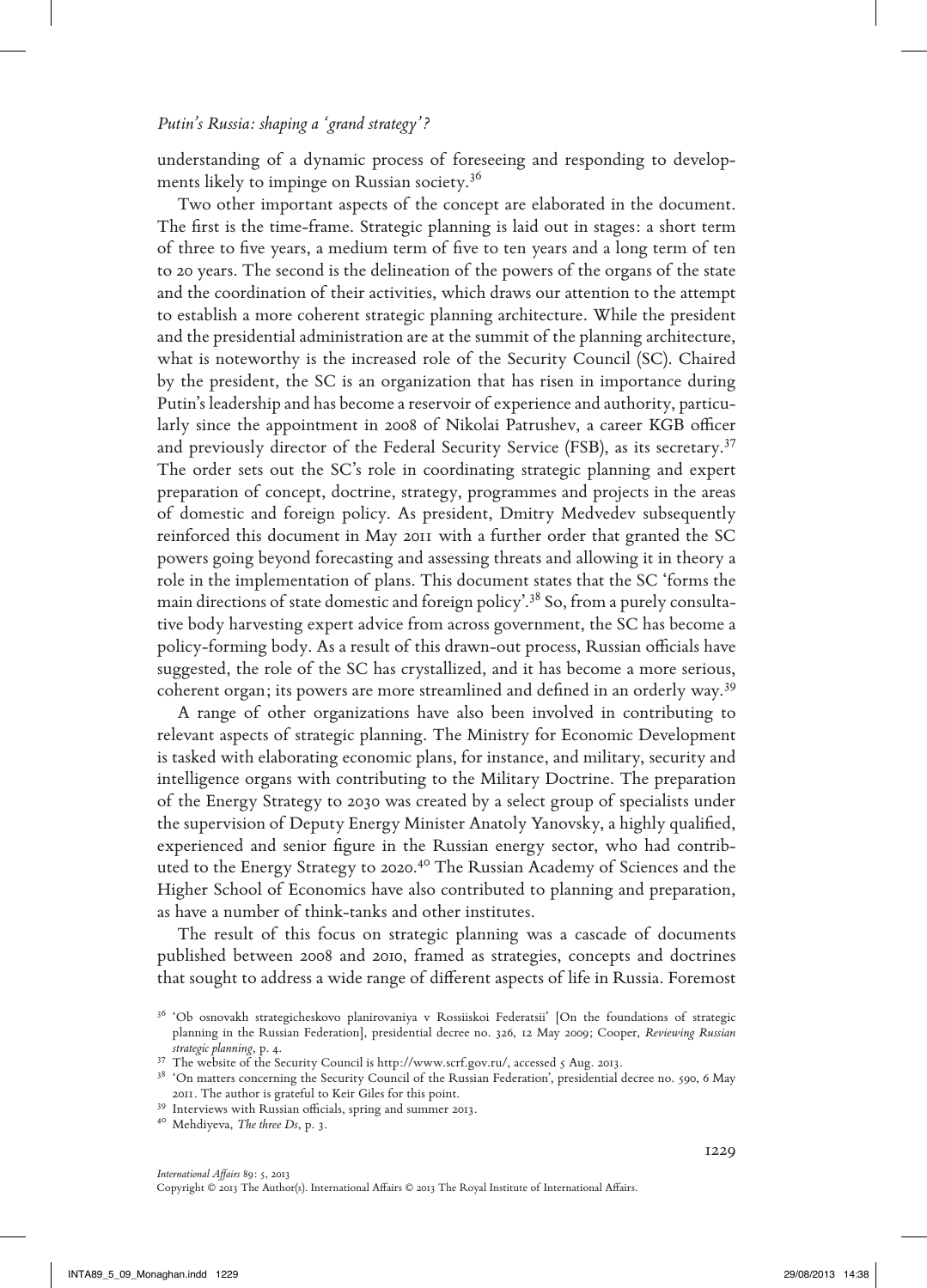among these were the Long-Term Socio-Economic Development Concept to 2020 and the Foreign Policy Concept, both published in 2008, and the National Security Strategy to 2020 and an Energy Strategy to 2030, both published in 2009. A Military Doctrine was published in 2010. These were supplemented by a series of other documents, including Medvedev's article 'Russia, forward!' noted above, a series of conceptual ideas, framed in what became known as the Medvedev proposals,<sup>41</sup> and the speeches of senior figures, most notably the yearly presidential speeches to the Federal Assembly.

## *Shaping a horizon*

To be sure, senior officials, even the top leadership, acknowledge the inherent difficulties in such an endeavour. At the meeting of the State Council in 2006 noted above, Putin himself emphasized that strategic planning for development is 'always a most complex . . . theme', and that texts tend to offer 'more questions than answers'.42 In interviews, others suggest that any planning beyond five years is relative, serving only as a rough guideline, a point emphasized by the current economic and social crises which render international affairs particularly complex.43 Nevertheless, the attempt to set a long-term horizon is clear. In some respects there appears to be a strategy emerging: strategic planning processes are being developed, a team for coordinating the plans is in place, most importantly through the SC, and a range of documents have been published reflecting what appears to be a broad consensus.

These documents framed the main assumptions about Russia and its place in the world, and the directions in which policy should be developed. The main themes were that Russia had passed through its transformation phase and had resolved, or was in the process of resolving, many of the problems of the 1990s, and that its main goal was to become a leading state in world affairs, preserving its influence particularly in the post-Soviet region.<sup>44</sup> In large part as a result of Russia's great mineral wealth, especially oil and gas reserves, Moscow was able not only to pay off its debts but also to build up significant financial resources to invest in its plans. Nevertheless, the transition remained incomplete. Domestically, numerous problems remained and, internationally, while Russia was among a group of rising states, the context was one of greater instability and insecurity, in which there would be competition for ideas, values, influences and resources resulting in an increasing number of conflicts.

The Russian leadership has offered a threefold broad answer to this situation: first, to assert Russia as a sovereign, independent actor in international affairs;

<sup>&</sup>lt;sup>41</sup> These included proposals to reconsider and reform the European security architecture with a new treaty, the wider European energy architecture through reform of the European Energy Charter, and the wider international economic and financial architecture with greater emphasis on the G20. See Andrew Monaghan, At the table or on the menu? Moscow's proposals for strategic reform, research report (Rome: NDC, June 2009).

<sup>&</sup>lt;sup>42</sup> 'Zasedaniye', Meeting of the State Council, http://archive.kremlin.ru/text/appears2/2006/07/21/109663. shtml, accessed 5 Aug. 2013. 43 Interviews with Russian officials, spring and summer 2013. <sup>44</sup> Tsygankov, 'Preserving influence in a changing world'.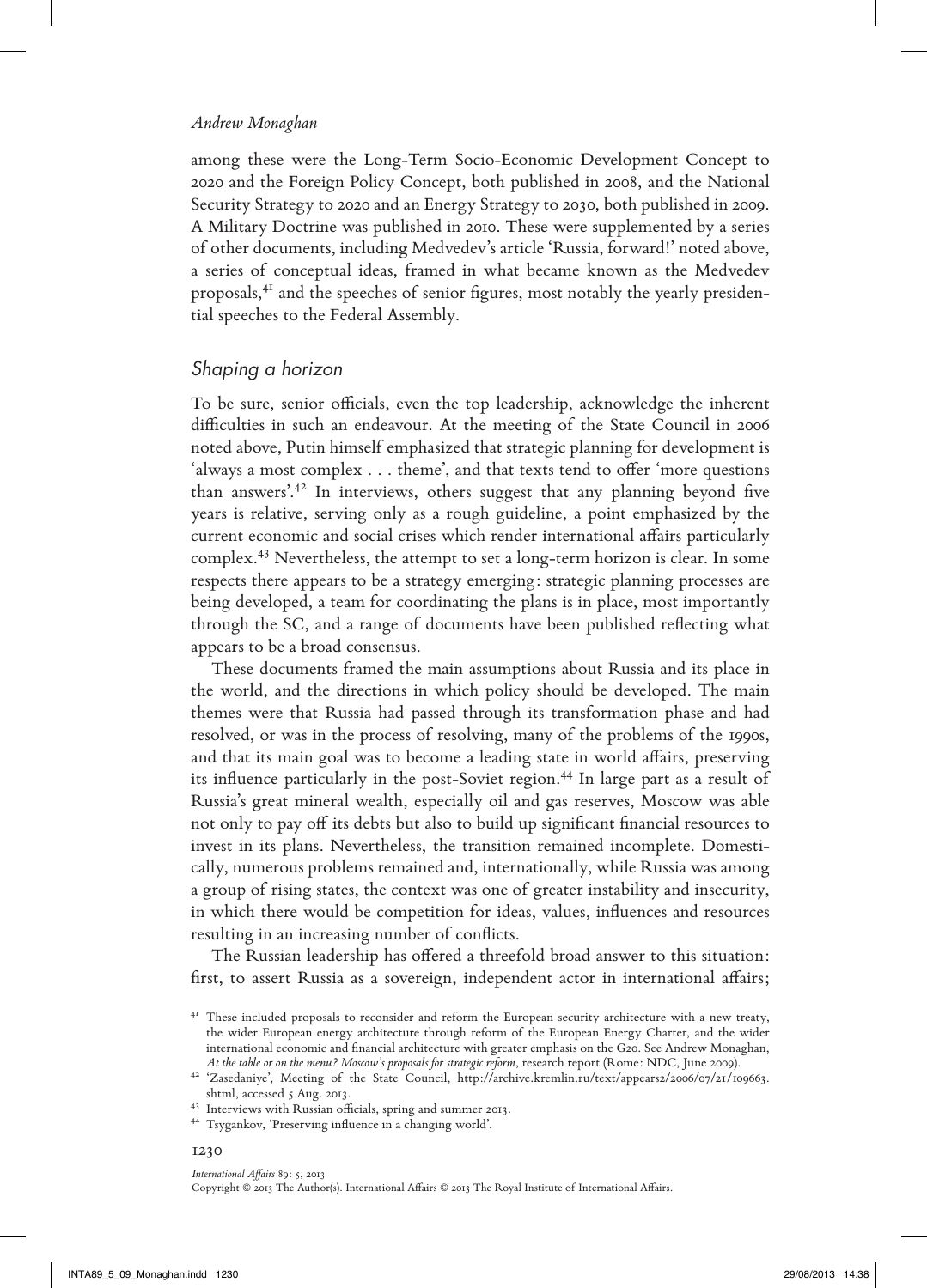## *Putin's Russia: shaping a 'grand strategy'?*

second, to invest in infrastructural improvement and the conversion of the Russian economy from one focused on commodity exports to one according a greater role to innovation; and third, to build regional integration projects such that Russia will become a Eurasian hub. In sum, this can be framed as maintaining the domestic system through development at home and the creation of conditions conducive to this abroad.

As noted above, updates from 2011 onwards have resulted in the updated Foreign Policy Concept of 2013. In addition, a lengthy (864-page) document entitled *Strategy 2020* was published in March 2012. Although commissioned by Putin, *Strategy 2020* is not an official document, though it does seek to offer a range of policy options and scenarios. Both documents reflected a response to developments since 2008—specifically the economic crisis and the revolutions in some countries in North Africa and the Middle East—though the overall thrust of their content emphasized not change but continuity.

# Creating power?

As framed above, strategy is not simply the formulation of an idea. It is also the prioritization and coordination of its elements, and its implementation. The Russian leadership is operating in a demanding context. On the one hand, the international environment is complex and evolving. On the other, the leadership team must deal with both a burdensome Soviet inheritance and contemporary Russian questions. All kinds of infrastructure—particularly energy and transport—are both decrepit and limited and in need of replacement or construction. Reforms for the military alone are anticipated to cost tens of billions of roubles, as are those for the energy sector and those in pursuit of economic and societal development. Preliminary upgrading in housing and utilities alone appears set to cost 9 trillion rubles (\$280 billion).<sup>45</sup> As a result, although Moscow appears to be putting substantial effort and assets into sketching out goals for development, and investing considerable resources into achieving them, important questions may be asked about how these plans are being implemented, and thus whether those goals amount to a grand strategy.

## *Towards conceptual coherence?*

The first point relates to the plans themselves. There are inconsistencies, contradictions and gaps that emerge between the various concepts, strategies, doctrines and presidential instructions that serve to dilute clarity for implementers. While the Foreign Policy Concept and Socio-Economic Development Plan may correlate with the relevant sections of the National Security Strategy, for instance, Keir Giles has noted that the Military Doctrine strikes a more dissonant chord, and, with its emphasis on military threats, rolls back some of the more optimistic notes of the Security Strategy issued less than a year before.<sup>46</sup>

<sup>45</sup> Meeting of the State Council, 31 May 2013, <http://eng.news.kremlin.re/news/5511>, accessed 8 Aug 2013. 46 Giles, *The Military Doctrine*, p. 3.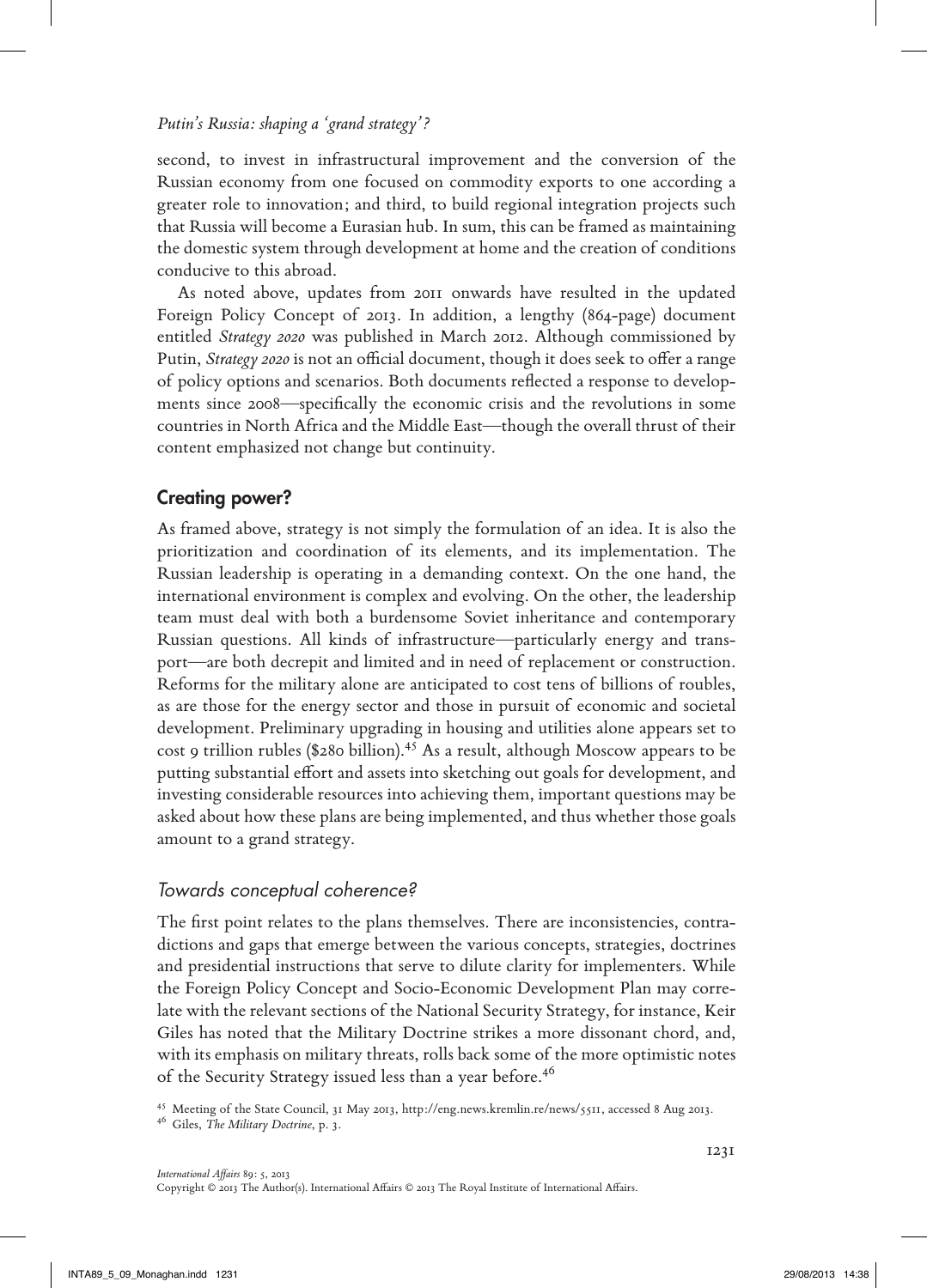In terms of gaps, it is noteworthy that although the *Strategy 2020* document offers a range of policy options, it does not seek to provide a programme for the government; nor does it address issues such as Russia's accession to the World Trade Organization, $47$  or the challenges facing the agricultural sector, which has been identified by leaders (including Putin) as an important area for development. Nor does it address the more sensitive question of whether economic reform can be achieved without political change.<sup>48</sup> In other documents, such as the National Security Strategy and the Foreign Policy Concept, the evolving role of China and how Russia will interact with its huge south-eastern neighbour are largely neglected, if not deliberately omitted. Similarly, in the Military Doctrine, little attention is given to major structural reform of the armed forces;<sup>49</sup> and the lack of clear and consistent guidelines for military reform serves to emphasize indecision and disagreement between departments, the shifting of goalposts mid-reform, and costly mistakes and reversals of reforms already begun.<sup>50</sup> In important ways, therefore, the plans themselves do not provide a clear framework for action; the gap between 'political flexibility' and 'clarity for implementation' is not uniformly bridged.

# *Conducting the orchestra?*

In part, this is because the capacity for formulating the documents is limited. Although academic and think-tank expertise has been drafted in to contribute to the planning process (as illustrated by the *Strategy 2020* document), there appears to be a shortfall in both quality and quantity when it comes to the official capacity to provide the substance to turn initiatives into more detailed practical policies. Some observers emphasize a shortfall in the quality of the bureaucracy: Vladislav Inozemtsev writes of a 'galloping de-professionalisation' of the Russian elite, Richard Sakwa of a 'passive revolution' in a bureaucracy which lacks creativity and initiative.<sup>51</sup> At the same time, a huge burden has been loaded onto a quantitatively limited bureaucratic planning capacity: ministries are being required to prepare a wide range of documents, from overall concepts to plans for regional integration and other initiatives. The shortfall in capacity does not necessarily prevent major policy initiatives from being pursued—much effort is being put into the establishment of the Eurasian Economic Union, for example—but it does limit the ability to develop concurrently several initiatives in detail, as witnessed by the inability to convert initiatives such as the proposals to reform the European security and energy architecture—an important aspect of Russian foreign policy—into concrete policy.

<sup>&</sup>lt;sup>47</sup> Russia acceded to the WTO after the publication of 'Strategy 2020' in 2012.<br><sup>48</sup> Cooper, *Reviewing Russian strategic planning*, p. 11.<br><sup>49</sup> Giles, *The Military Doctrine*, p. 8.<br><sup>50</sup> See discussion of these problems of Strategies and Technologies, 2011). <sup>51</sup> Vladislav L. Inozemtsev, 'Neo-feudalism explained', *American Interest* 6: 4, March–April 2011; Sakwa, *The crisis* 

*of Russian democracy*, pp. 29–33.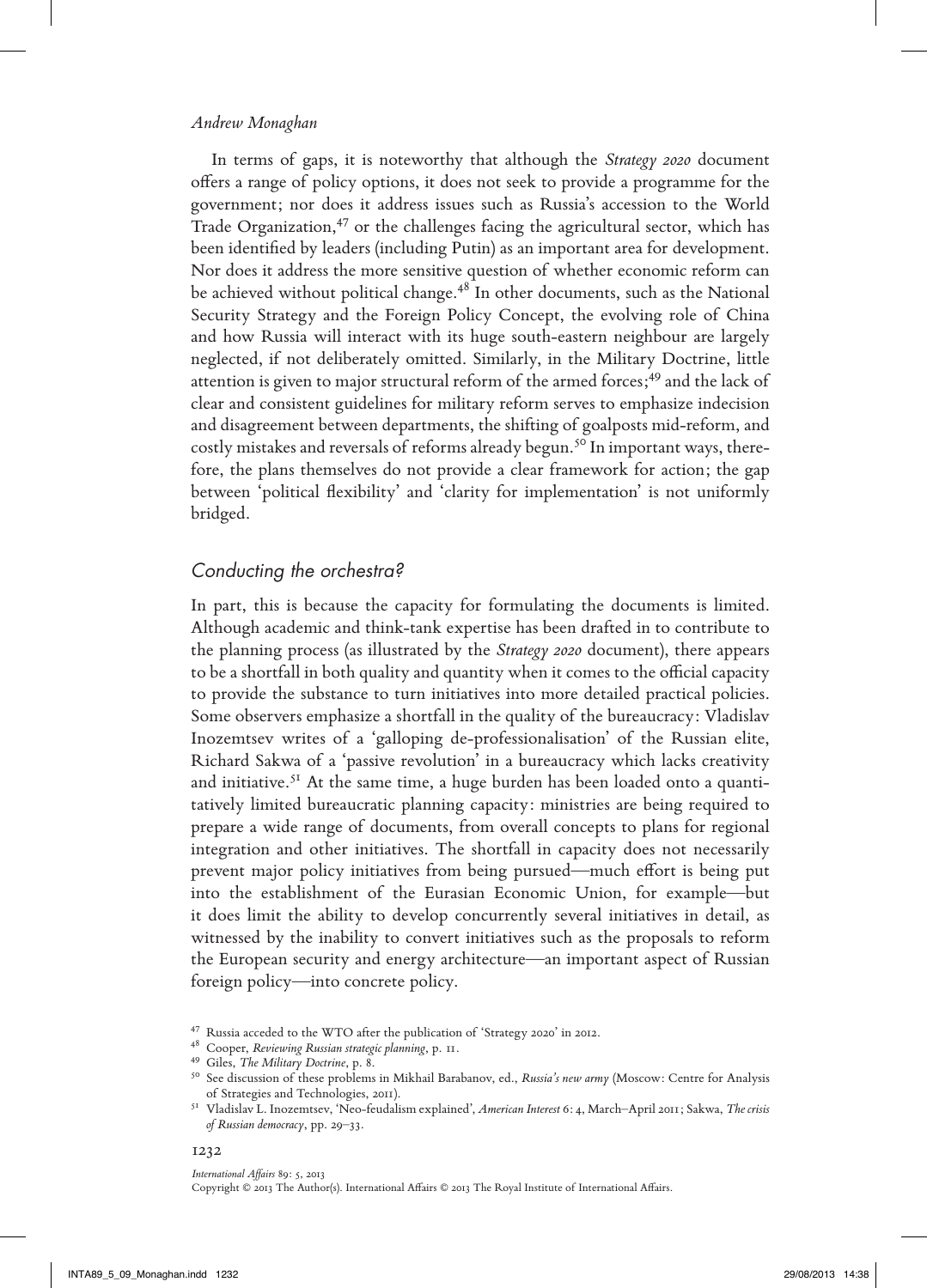## *Putin's Russia: shaping a 'grand strategy'?*

Also, ministries are not fully coordinated in their actions. The day-to-day tendency of agencies to follow their own agenda, combined with some disagreement, even rivalry, between the presidential administration and the government, or between ministries, is reflected in the formulation of documents. One illustration of this is provided by the disagreements between the Ministry of Economic Development and the Finance Ministry in the preparation of documents such as the Long-term Socio-Economic Development Concept finally published in 2008. Equally, efforts to establish coordinating mechanisms and streamline authority suggest that, for instance, federal and regional law enforcement bodies do not coordinate well in counterterrorism, and it appears that relevant and important information is not shared between organs such as the Federal Security Service and the Interior Ministry, hampering coordination and entrenching a piecemeal approach. In other areas, it appears that responsibilities are not clearly delineated. In November 2012, for instance, Putin, chairing a meeting of the State Council, stated that the transfer of federal programmes from the Ministry for Regional Development to the Ministry for the Development of the Far East was not working, and had resulted in 'blurred responsibilities and failures in work'.<sup>52</sup>

Further illustrating this problem are the gaps between state economic planning, security planning and the budget. Although the Ministry for Economic Development is tasked with planning for the economy, and the SC has a wide remit for planning, gaps appear to remain between economic planning on the one hand and security planning on the other, and the budget in between. Perhaps the clearest indication of the disagreements caused by these gaps was the resignation in 2011 of the long-standing Finance Minister Alexei Kudrin, citing disagreements over economic policies, particularly defence expenditure.<sup>53</sup> Although the existence of this gap appears to have been recognized, attempts to resolve the problem are stalled. Indeed, such gaps appear to have delayed the approval of the law on strategic planning that has been under consideration since 2006. As a result, there is no legal framework establishing the status of the various documents, and there are no institutions or mechanisms for linking planning for socio-economic development with security planning.<sup>54</sup>

# *The failing vertical of power*

More significant, however, are the problems the leadership faces regarding the implementation of plans. This is most clearly illustrated by the failure of the 'vertical of power', the hierarchy established by Putin to facilitate a vertical chain of authority, with strong government at the top and discipline and responsibility below in implementing tasks. Yet even during Putin's first presidency a

<sup>52</sup> 'Zasedaniye prezidiuma gossoveta' [Meeting of the Presidium of the State Council], 29 Nov. 2012, http:// www.kremlin.ru/news/16990, accessed 5 Aug. 2013. 53 'Kudrin ushol v otstavku' [Kudrin resigns], Lenta.ru, 26 Sept. 2011, http://lenta.ru/news/2011/09/26/kudrin3/,

accessed 5 Aug. 2013; author's correspondence with Julian Cooper, July 2013. <sup>54</sup> Author's correspondence with Julian Cooper, July 2013.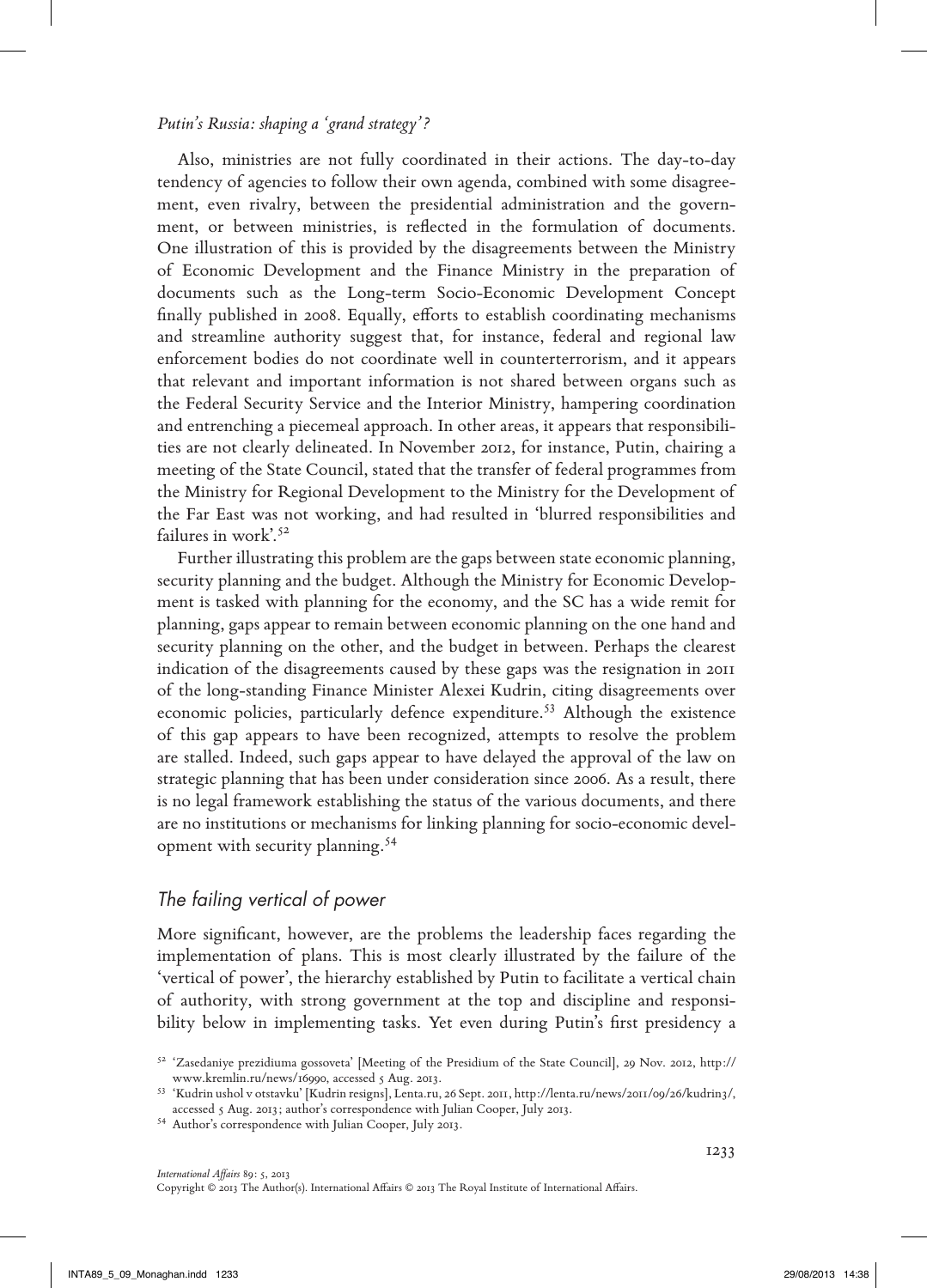high percentage of presidential instructions remained unfulfilled—a trend that continued when Medvedev became president and Putin prime minister in 2008. By 2010, Russian newspapers were suggesting that officials sabotaged the orders of the President and Prime Minister, and the President had established a series of meetings to discuss the execution of presidential instructions, threatening punishment for officials who failed in their duties.<sup>55</sup> This is important because, following the definition sketched out above, the second pillar of strategy, alongside the formulation of ideas, is their implementation.

The failure of the vertical of power has a dual negative impact. First, clearly it limits the leadership's ability to have the agenda it has set followed through, as exemplified by the failures to fulfil the state defence order for supplies and military equipment in 2010. This is an ongoing problem, and one to which Putin regularly draws attention. In autumn 2012, for instance, he reprimanded three government ministers for their failure to implement instructions: Labour Minister Maxim Topilin, Education and Science Minister Dmitry Livanov and Oleg Govorun, Minister for Regional Development. Govorun, who had served for over a decade in the presidential administration before being appointed presidential envoy to the Central Federal District in 2011, and who is a senior member of the United Russia party, was subsequently fired. This issue was again prominent in spring 2013, as first Medvedev and then Putin pressed ministers to explain the tardy execution of instructions. Most recently, on a visit to Yuzhno-Sakhalinsk in July 2013, Putin stated that some 80 per cent of orders outlined the previous year for the development of the region had not been implemented.<sup>56</sup>

Second, it seriously inhibits the leadership's ability to adapt to developments abroad and at home. The international financial crisis that broke in 2008 had a significant impact on the Russian economy. While senior figures asserted that they would not let the crisis blow Russia's plans off course, and subsequent strategic planning did not reflect a major change in direction, it was also the case that the government struggled to have its anti-crisis policies implemented. In 2009, for instance, Dmitry Medvedev criticized the government for its failure to carry out more than 30 per cent of the measures announced.<sup>57</sup>

As a result of the failure of the vertical of power, the government is also unable to respond effectively to other problems. The response to the fires of summer 2010 demonstrated many of the problems the vertical was supposed to resolve, as local authorities failed either to control the spread of the fires or to pass information up the chain of command. The terrorist attack on Domodedovo airport in January 2011 was another example of how the orders of the top leadership, even on priority issues, were not implemented: directly after the attacks, orders

<sup>55</sup> For further discussion of the vertical of power, see Andrew Monaghan, 'The *Vertikal*: power and authority in

<sup>&</sup>lt;sup>56</sup> 'Stenograficheskii otchet o soveshchanii o kompleksnom sotsialno-ekonomicheskom razvitii Sakhalinskoy oblasti' [Verbatim report of the session on a comprehensive socio-economic development of the Sakhalin Oblast region], 16 July 2013, http://www.kremlin.ru/transcripts/18824, accessed 5 Aug. 2013. 57 Cited in Phil Hanson, 'Networks, cronies and business plans: business–state relations in Russia', in Vadim

Kononenko and Arkady Moshes, eds, *Russia as a network state: what works in Russia when state institutions do not?* (Basingstoke: Palgrave Macmillan, 2011), p. 131.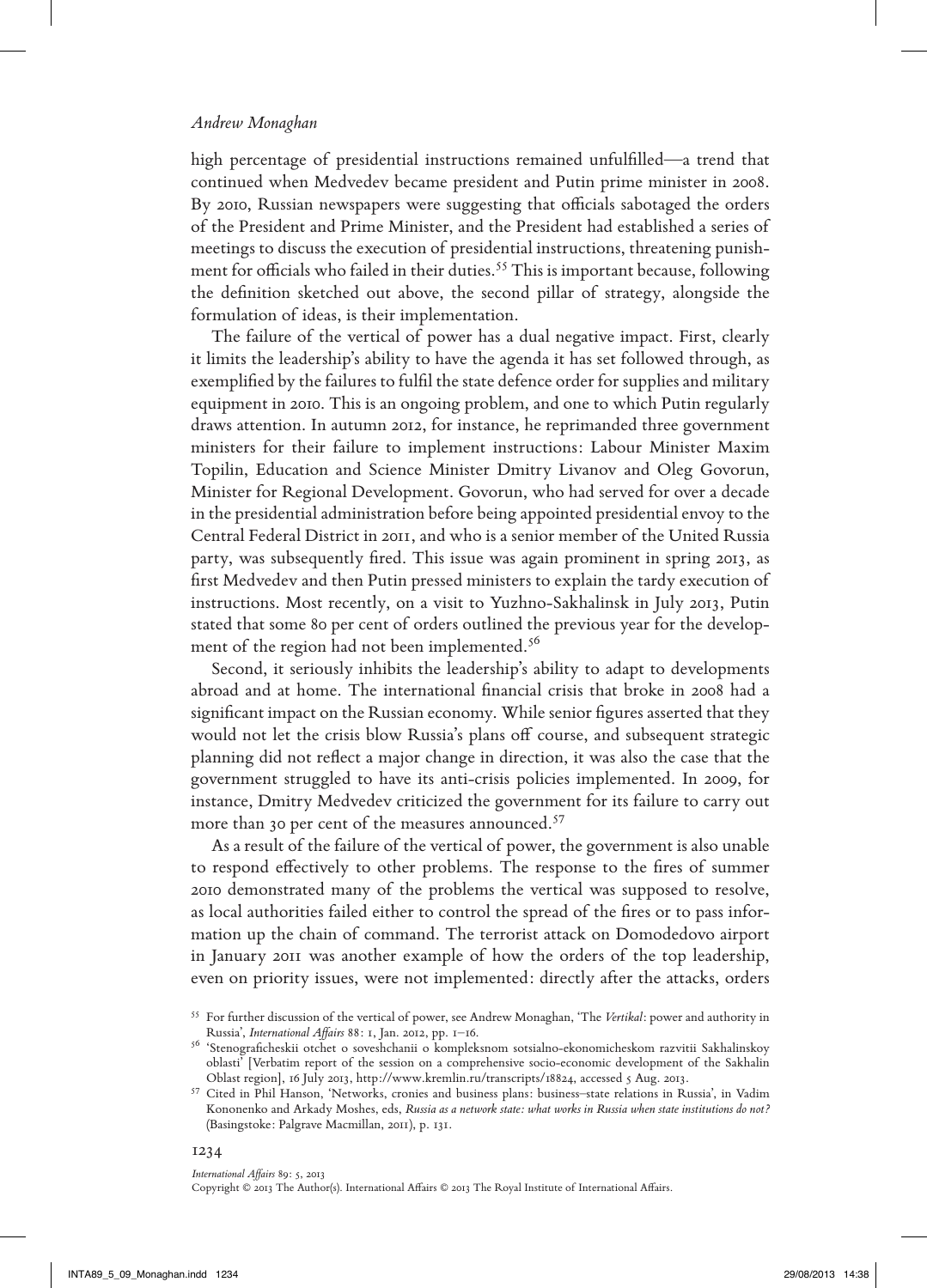intended to prevent further security lapses were either ignored or fulfilled in an incomplete manner.

In these circumstances, the leadership is obliged to resort to 'manual control' methods to ensure instructions are carried out. This means that the most senior figures are required to become involved in regional, even local issues, micromanaging rather than focusing on strategic matters. Such a need to respond in this way to day-to-day events suggests that the ability of the leadership both to conduct a dialogue with its context and to shape a longer-term horizon—an important element of strategy—is limited at best.

# **Conclusions**

Strategy is difficult. Circumstances are constantly evolving, resources are limited and contested, problems are inherited. Leaders, often working under significant time pressure, must parry problems thrown up by day-to-day diversions or the activity of others, mitigate and balance domestic concerns, and manage an unclear international context to achieve goals that are themselves evolving, not always under the control of the leadership.<sup>58</sup> Such difficulties—among others—mean that the very idea of grand strategy remains contested and there is debate over whether it is not just difficult but an illusion.<sup>59</sup> Nevertheless, this article seeks to offer a qualified defence of the idea of grand strategy, and suggests that it offers a useful measuring stick by which to understand the coherence of Russian behaviour.

Putin has initiated and led a serious effort to reorganize Russian strategic planning. Moscow's wider *Strategy 2020* project, as reflected in the strategic overhaul, is complex and ambitious, even aspirational. The commitment to longer-term strategic planning has resulted in both the partial establishment of a planning architecture at the heart of which is the Security Council chaired by the president, and a proliferation of documents and presidential instructions which reflect a broad consensus across the top leadership.

The political idea of Russia as a leading international power at the centre of a rising Eurasian region is asserted. The overhaul or updating of the conceptual and strategic documentation, although weaving in major developments, has not substantially diverged from this broad goal, which, aspirational though it may be, suggests that Russian policies (which are based on these assumptions) will show not change but continuity. And indeed Moscow has had some practical success in achieving the goals it sets out: a customs union has been created, and progress is being made towards establishing the Eurasian Economic Union. Within the planning schedule established, forecasting to 2030 has begun, and it may be that an updated national security strategy should be expected, perhaps in 2014 or 2015. Should it be published, this document will be an important indicator of the evolution of Moscow's strategic thinking.

<sup>58</sup> Carl von Clausewitz, *On war*, trans. and ed. Michael Howard and Peter Paret (Princeton, NJ: Princeton University

<sup>&</sup>lt;sup>59</sup> For an examination of this discussion, see Richard Betts, 'Is strategy an illusion?', International Security 25: 2, 2000, pp. 5–50.